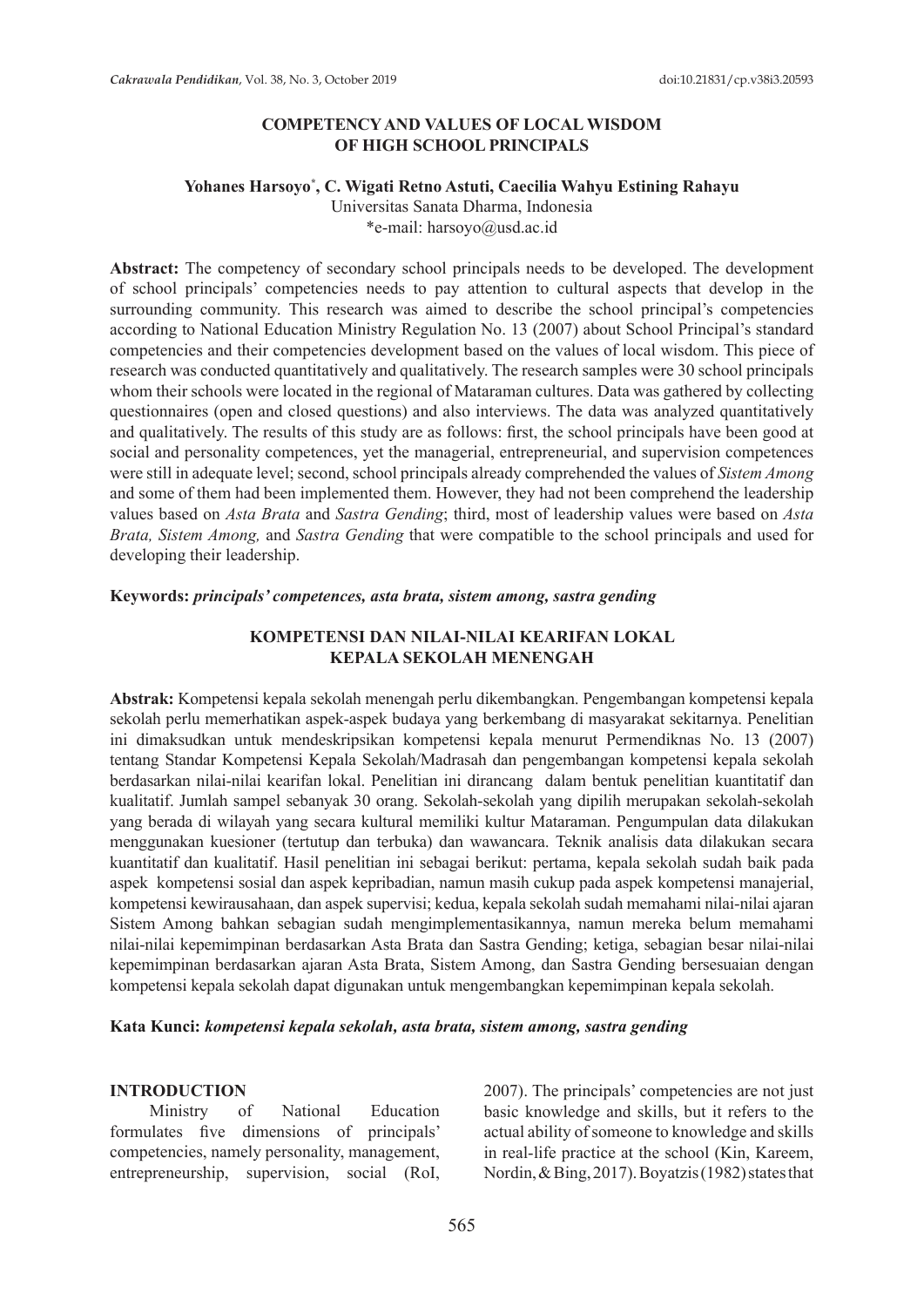competencies are related to an effective or great performance of someone in doing a job. Some studies show that as a school leader, a competent principal has a positive organizational impact on school, such as structure determination, plans, school goals, and classroom conditions reflected in procedures, policies, classroom learning experiences (Leithwood & Jantzi, 1999), and collaborative culture in school (Demir, 2008). Competent principals have a positive impact on students, such as students' activities, both inside and outside the classroom, and teachers, such as the teachers' collective and personal efficacy (Demir, 2008). Several studies in Indonesia also show that competent principals' leadership has a positive impact on satisfaction of the quality of working life (Kaihatu & Rini, 2007) and organizational commitment and extra-role behavior (Kaihatu & Rini, 2007).

A principal even needs to experience local cultural values while keeps focusing on fulfilling national needs and global demands (Harto, 2014). His main tasks are to select and choose appropriate leadership values that are needed by the school and to transmit those values to both teachers and students. Moreover, a school principal is expected to be able to think globally and act by paying attention to the values of local wisdom. Some of research gave empirical evidences that local wisdom values were effective to be applied in school's learning context. Leksono, Rustaman, & Redjeki (2015) reported that the application of the local wisdom based conversation biology courses has increased biodiversity literacy (investigate, develop the process skills, develop the concept mastery, and act by appreciating biodiversity) and has formed conservation characters. Wulandari & Mundilarto (2016) reported that Physics' active learning tools of local wisdom based learning tournament type has effectively increased students' concept mastery and character values. Furthermore, Sumardjoko (2018) reported that the learning model of local wisdom based civic education was effective to improve character scores, national identity, and learning mastery. Those pieces of research showed that the implementation of local wisdom values was effective to obtain learning goals. Therefore, principals were supposed to be encouraged to implement local wisdom values through their leadership considering local wisdom values has advantages to obtain the education goals.

In Javanese culture contexts, Javanese conserve local wisdom not only in their minds, yet also in their senses. They do not only have ordinary experiences, yet also have some acts. In Java, local wisdom tends to be physically and spiritually central struggles to obtain salvation of life (Wagiran, 2011). It is no doubt that the values of culture and local wisdom has made Yogyakarta and Mataraman people polite, adaptable, acceptable, hardworking, forward thinking, and competitive. Based on history, local wisdom has supported the existence of a nation. Japan, South Korea, and German, for instance, show that their national values contributed to their country's advancement (Wagiran, 2011). Thus, learning about values of local wisdom and act those values is very important to gain the excellence of leaders, including the principals. This study aims to describe the competency of high school principals along with their local wisdom values and principals' leadership development based on local wisdom values. Consecutive values are (1) *Asta Brata*, (2) *Sistem Among*, and (3) *Sastra Gendhing.* The local wisdom-based school leadership is considered that it can encourage teachers to reflect their class activities, so they are motivated to improve their performance.

# **METHODS**

This research is done in quantitative and qualitative approach with a survey method. The subject of the research is high school principals, both junior and senior high school, in Yogyakarta, Central Java, and East Java. The selected schools are located in the area which is culturally affected by Mataraman culture. Mataraman culture refers to an area which is influenced by the culture of Mataram Islam, including the culture of Surakarta and Yogyakarta, that are a fraction of Mataram Islam. The number of principals as the samples of this research is 30 schools, which are consist of 15 schools in Yogyakarta, 8 schools in Central Java, and 7 schools in East Java.

Data was gathered by collecting questionnaires (open-ended and closed-ended questions). The questionnaire itself is about school competencies according to Education Ministerial Regulation No.13/2007 on Competency Standards of School/Madrasah (Islamic Schools) Principals which is consist of social competency, personality competency,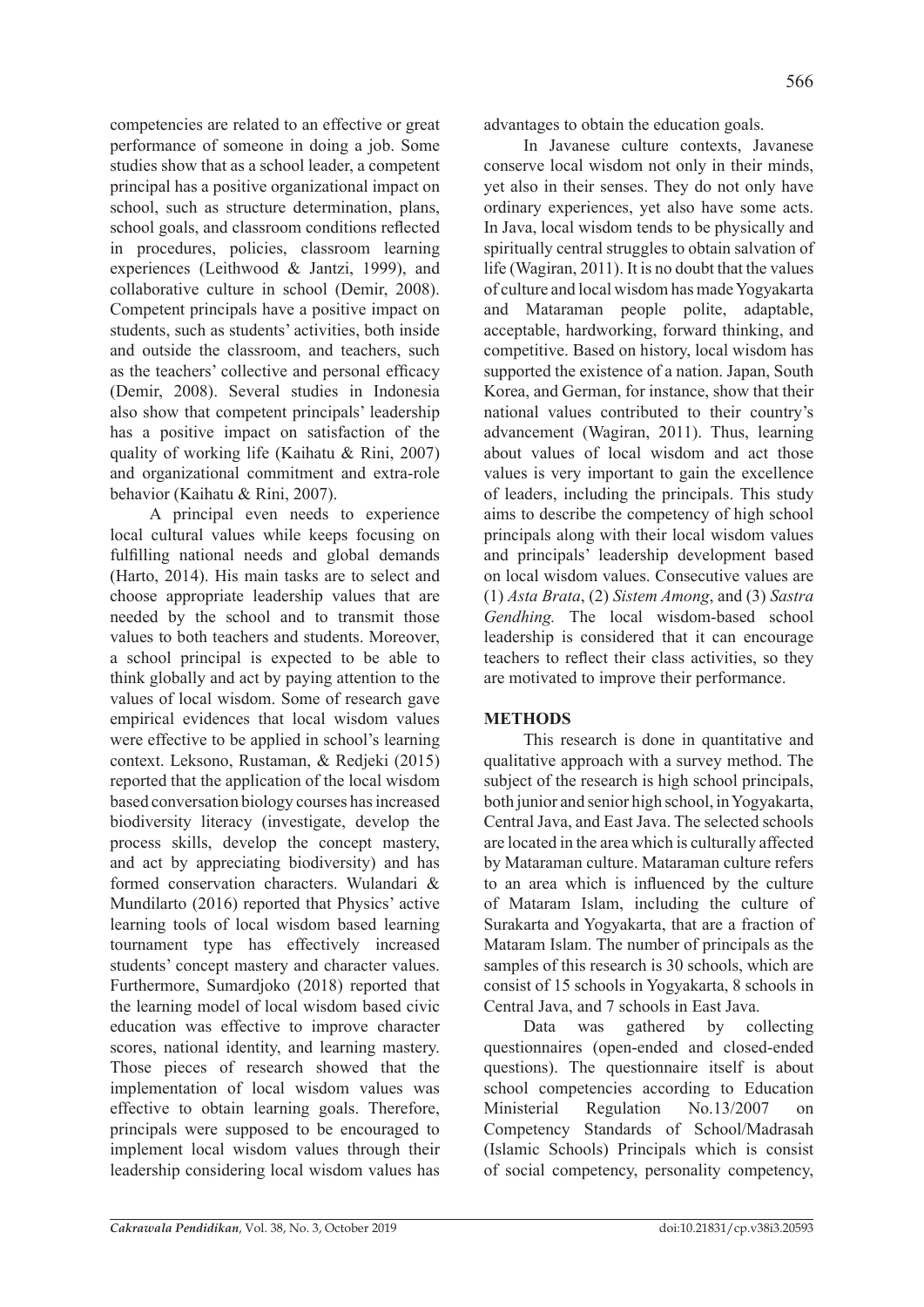supervision competency, managerial competency, and entrepreneurial competency (RoI, 2007). Also, the questionnaire is about the values of local wisdom that are popular among the principals and the Javanese leader figures. The researcher used quantitative and qualitative analysis technique. The steps done were data condensation (selecting, simplifying, abstracting, transforming the data that approached the whole part from written field notes, interview transcripts, documents and any other empirical materials), data display (organizing, combining information for possible conclusions and actions), and conclusions (drawing conclusions and verifying) (Miles, Huberman, & Saldana, 2014).

### **RESULTS AND DISCUSSION Results**

The principal of this respondent were from 3 provinces. There were 15 people (50%) from Yogyakarta, 8 people (26.667%) from Central Java, and 23.333% from East Java. Those three provinces are located in the areas of Mataraman. Mataraman region refers to the area where in ancient times belonged to Mataram Sultanate (*Mataram Islam*). Thus, those provinces have similarity in the cultural values. The researcher took respondents from Kediri and Pacitan in East Java. Those regions are seen as an area that have a strong believer of Mataraman values. Meanwhile, the entire areas of Yogyakarta and Central Java are Mataraman regions. However, the researcher took respondents from Purworejo, Magelang, Surakarta, Yogyakarta, Bantul, Sleman, Gunung Kidul, and Kulon Progo. The researcher took 17 principals (56.667%) from state school and 13 principals (43.333%) from private school. In addition, the researcher selected various private schools affiliated to large organizations, such as Muhammadiyah, Nahdatul Ulama, Christian, and Catholic.

According to Education Ministerial Regulation No.13/2007 on Competency Standards of High School/Madrasah Principals (RoI, 2007), there are five competencies the principals must have, namely managerial competency, entrepreneurial competency, supervision competency, personality competency, and social competency. To reveal principals' competences, researcher distributed closed questionnaires to 30 respondents. The research result is presented in Table 1. The description of principals' competencies which are related to managerial competency was adequate; principals' competencies on entrepreneurial was adequate; principals' competencies on supervision was adequate; principals' competencies on personality shows was good; principals' competencies on social was good. In general, the average of six principals' competencies was adequate.

Principals' understanding level of local wisdom was in line with their managerial competences as presented in Table 2. The research result showed that: 1) Most principals had not comprehended the leadership values based on *Asta Brata*; 2) Most principals had comprehended the leadership values based on *Sistem Among,* even some of them had implemented those values at school; 3) Most principals had not comprehended the leadership values based on *Sastra Gending.* The leadership values based on *Sistem Among* were more comprehensive because these values were often implemented as the education illustrations in Indonesia and were delivered in the trainings for principals.

| Competency       | <b>Theoretical</b><br>range | <b>Actual range</b> | Average | <b>Median</b> | <b>Standard</b><br>deviation |
|------------------|-----------------------------|---------------------|---------|---------------|------------------------------|
| Management       | 16-90                       | $32 - 73$           | 55.967  | 23            | 8.244                        |
| Entrepreneurship | $5 - 25$                    | $10 - 23$           | 17.763  | 8             | 2.763                        |
| Supervision      | $3 - 15$                    | $6 - 15$            | 11.000  | 56            | 2.068                        |
| Social           | $3 - 15$                    | $6 - 15$            | 11.967  | 17            | 2.042                        |
| Personality      | $6 - 30$                    | $18 - 30$           | 23.200  | 11            | 3.527                        |

**Table 1. Description of Principals' Competencies**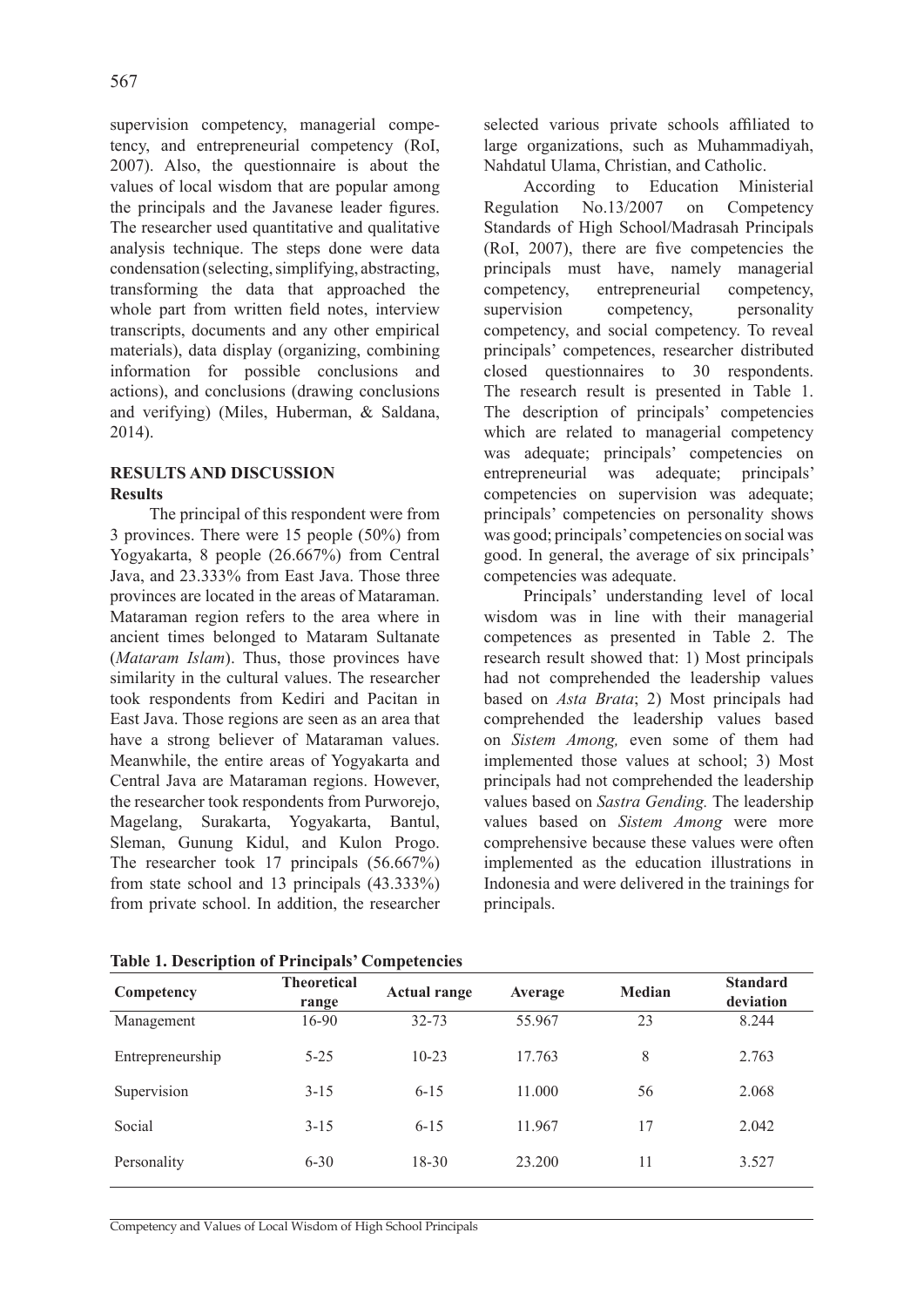At the next level, researcher investigated the compatibility level of the local wisdom values with principals' managerial competences. In this piece of research, researcher created a brief elucidation of each local wisdom value and gave respondents opportunities to read and match local wisdom values that corresponded to principals' managerial competences (Table 3).

| <b>Values of</b>    | <b>Principals' Comprehension Level</b> |                      |             |                                   |                                 |              |  |
|---------------------|----------------------------------------|----------------------|-------------|-----------------------------------|---------------------------------|--------------|--|
| <b>Local Wisdom</b> | <b>Not</b><br>knowing                  | Ever heard Ever read |             | <b>Understand</b><br>the contents | <b>Have implemented</b><br>them | <b>Total</b> |  |
| Asta Brata          | 6                                      | 8                    | 12          | 4                                 | $\Omega$                        | 30           |  |
|                     | $(20\%)$                               | (26.67%)             | $(40\%)$    | $(13.33\%)$                       | $(0\%)$                         | $(100\%)$    |  |
| Sistem Among        | $\theta$                               | $\theta$             | 3           | 17                                | 10                              | 30           |  |
|                     | $(0\%)$                                | $(0\%)$              | $(10\%)$    | $(56.67\%)$                       | $(33.33\%)$                     | $(100\%)$    |  |
| Sastra Gending      | 8                                      | 9                    | 11          | 2                                 | $\theta$                        | 30           |  |
|                     | (26.67%)                               | $(30\%)$             | $(36.67\%)$ | $(.07\%)$                         | $(0\%)$                         | $(100\%)$    |  |

**Table 2. The Description of Principals' Comprehension Level on Local Values of Managerial Competences**

#### **Table 3. The Description of Local Wisdom Values Compatibility with Managerial Competences According to the Principals**

| Local                   | <b>Managerial Competences</b>                           |                                                       |                                                                                  |                                               |                            |  |  |  |
|-------------------------|---------------------------------------------------------|-------------------------------------------------------|----------------------------------------------------------------------------------|-----------------------------------------------|----------------------------|--|--|--|
| Wisdom<br><b>Values</b> | <b>Managerial</b>                                       | <b>Entrepreneurial</b>                                | <b>Supervision</b>                                                               | <b>Social</b>                                 | <b>Personality</b>         |  |  |  |
| Asta Brata              | Laku hambeging<br>surya                                 | Laku hambeging<br>candra<br>Laku hambeging<br>samodra | Laku hambeging<br>surya<br>Laku hambeging<br>dahana                              | Laku hambeging<br>samirana                    | Laku hambeging<br>kisma    |  |  |  |
| <i>Sistem</i><br>Among  | Ing ngarsa sung<br>tuladha<br>Ing madya<br>mangun karsa | Ing madya mangun<br>karsa                             | Ing ngarsa sung<br>tuladha<br>Ing madya<br>mangun karsa<br>Tut wuri<br>handayani | Tut wuri<br>handayani                         | Ing ngarsa sung<br>tuladha |  |  |  |
| Sastra<br>Gending       | Ruktisetva<br>garbarukmi                                | Bahnibahna<br>amurbeng jurit                          |                                                                                  | Stiranggana cita<br>Smarabhumi<br>adimanggala | Sripandayasih<br>krani     |  |  |  |

#### **Discussion**

### *Principals' Managerial Competences and Local Wisdom Values*

The research result showed that the principals' managerial competences, such as principals' competence to manage the resources<br>by planning organizing directing and by planning, organizing, directing, and monitoring to obtain school's goal effectively, was considered adequate. This finding illustrated that the principals had not had appropriate strategies to empower educational staffs, to give them opportunities to elevate their professions, and to encourage them to engage in some school program activities effectively and efficiently.

In this piece of research, it was found that there were 4 managerial competence indicators that relatively difficult to be implemented by principals consecutively: 1) managing changes and school's development to more effective learning organization; 2) managing teachers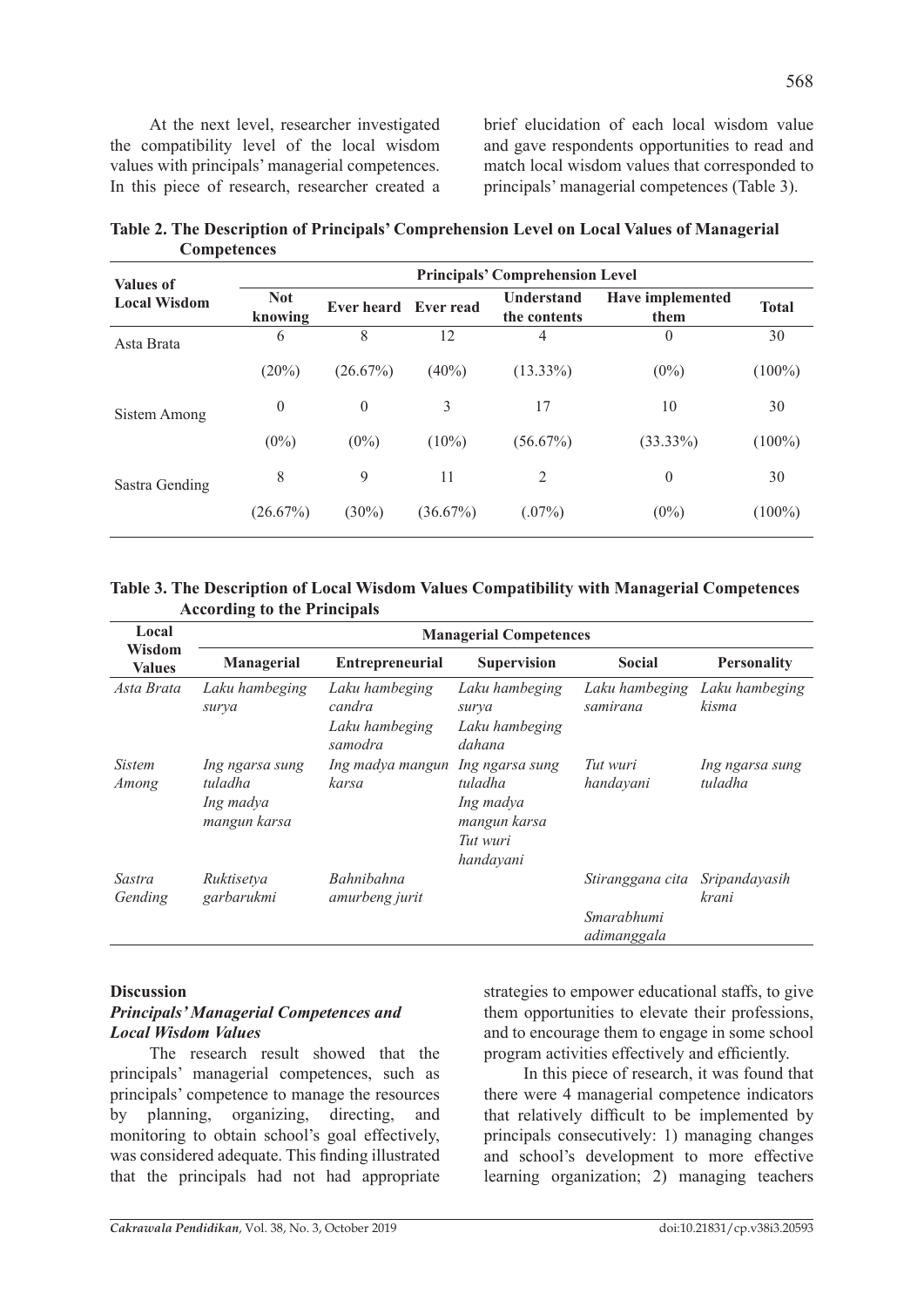and school staffs in order to empower human resources optimally; 3) monitoring, evaluating, and reporting the school's program activities; and 4) leading the school in order to empower school resources optimally. Managerial competences were indeed not easy to done by principals since they were teachers who received additional tasks to be principals. Generally, they have not had specific competences to be leaders or managers. Most of them were promoted to be principals after being considered having good performance as teachers. As a result, the principals had low productivity due to lack of productivity and experiences in order to improve the quality of education at school.

However, the principal has a strategic role in determining school strategies, plans, and management practices to develop academic culture in schools (Tian, Risku, & Collin, 2015). To develop good management strategies, they require both technical and non-technical competence. Principal competencies will affect the quality of decisions and define actions in school education practice. Through the time, good actions and practices will affect teachers' beliefs through the transformation of school culture (Macneil, Prater, & Busch, 2009). Therefore, principals' managerial competences as seen in the research above needs to develop more and be in line with the local values in society.

First, in cultural context, principals' managerial competences corresponded to the values in puppet show known as *Asta Brata. Asta Brata* has eight values to recognize individuals and to underlie the leaders to manage a good government based on natural characters. From eight of *Asta Brata'*s values, the most compatible value is *Laku Hambeging Surya.* This value's meaning is that a leader has to inspire their people, like a sun shines and energizes all beings on earth. The sun has become the source of life for all beings to live and grow. In educational context, a principal, as a leader, has carried an ability to encourage and foster learning and work enthusiasm for teachers, staffs, and students so that they can execute a good learning process. The sun shines bright endlessly and illuminates indiscrimately. Hence, a principal must be able to enlighten students, teachers, and staffs and to act carefully like a sun that moves with ease, patiently, yet still gives its light (like directions, teachings, guidance, and values) to all fairly and unconditionally. A principal also becomes a model to work professionally and creatively as well as has integrity as an effective teacher and learner. For instance, a principal can be a role model of teachers, staffs, and students to be always honest, disciplined, fair, uphold the dignity or honor of others, and become an intelligent figure in managing students, teachers, staffs, and institution as well as can be wise to face various problems occur at school and provide the best alternative solutions for all. If an effective learner's organization is well-created, then there will be good causes to support the learning and teaching process. The sun is therefore considered to provide life force to work. Meanwhile, the character of the sun that shines all earth to live has meaning for the principals to always have positive energy and high spirit of life in carrying out their duties and functions. With the positive energy and high spirit of life, the principals are able to carry out their duties and functions to encourage teachers, staffs, and students to have more effective learning process.

Second, in cultural context, principals' managerial competences corresponded to the values known as *Sistem Among* (Dewantara, 1930)*.* These values were formerly taught by the most famous Indonesia's education figure, Ki Hadjar Dewantara. *Sistem Among*'s values are often used as a reference for implementing education in Indonesia. The first local wisdom value that corresponds to the managerial competences is *ing ngarsa sung tuladha.* This value is not only applicable in education, yet in every single aspect of life. It has a deep meaning that a leader is positioned in the front as a role model. If this slogan is applied at school, so the principal is expected to be a role model for teachers, staffs, and students. Principal's behaviors and attitudes will affect teachers, staffs, and students effectively instead of only in words. The behaviors and attitudes are shown, for instance, by coming to school earlier and coming home last and by being patient, wise, honest, fair, and firm in solving problems of students, teachers, or staffs, as well as by giving the best smile, greeting anyone he meets, and having smooth and polite speech. The second local wisdom value is *ing madya mangun karsa.* This value means that a leader at school must be able to provide high enthusiasm in building confidence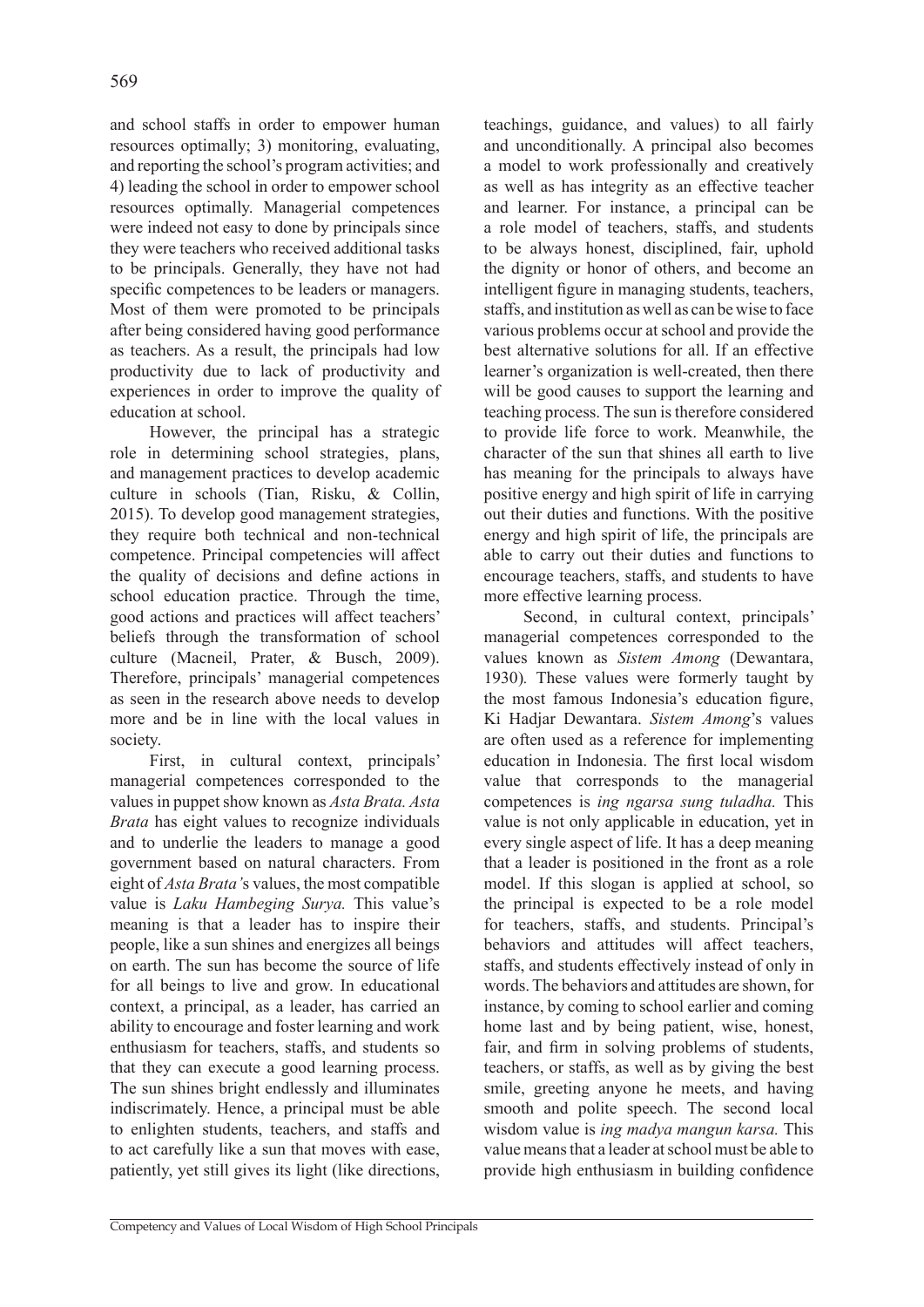of students, staffs, and teachers to strive on behalf of the school. One of the success benchmarks of principals is able to motivate and encourage students to study diligently and consider that studying at school is a lot of fun. Teachers also need to be motivated and supported since they may feel tired and bored which can affect to their productivity and performance, both inside class and outside class. Any kinds of motivation can be given, for instance, accommodating school facilities such as comfortable computer rooms with the latest computer sets, cool library with complete and enticing collections, scholarships for excellent students and also subsidies for students who are economically disadvantaged. Teachers need to periodically be refreshed by conducting outing, sending them for seminars or workshops, and training about teaching methods and new abilities in order to enrich the sources of materials and teaching methods so that the class will be more positive and exciting.

Third, in cultural context, principals' managerial competences corresponded to the values known as *Sastra Gending.* These values was formerly written down by the Third Mataram Kingdom King, Sultan Agung Hanyokrokusumo (or Raden Mas Jatmika) who was born in 1593 and ruled in 1613 - 1645. This leadership philosophy has been applied by Sultan Agung during his reign as King of the Islamic Mataram kingdom, and this philosophy also led him to successfully lead his kingdom and even unite almost the entire island of Java under Mataram's rule. One of the values of *Sastra Gending* that corresponds to managerial competences is *Rukti Setya Garba Rukmi.* Based on this, a principal must have a determination to direct all school resources for the prosperity and dignity of all teachers and students. Its resources can be: school programs, curriculum, human resources (teachers, educational or non-educational staffs, students, parents, and communities who are related and have a concern to the school), as well as physical resources, such as buildings, rooms, equipments, study time, and financial resources.

## *Principals' Entrepreneurial Competences and Local Wisdom Values*

The research result showed that the principals' entrepreneurial competences, such as the nature, characters, and characteristics of individuals and also having a strong willingness

to realize and develop creative and innovative idea into valuable activities, were categorized adequate. This finding pictured out that the principals had not possess entrepreneurial skills, especially on creative thinking and innovative acts. The finding of the study reveals that there were two indicators of entrepreneurial competence that were considered difficult to do, namely: (1) having entrepreneurial instincts in managing schools' activities as a source of students' learning; and (2) creating innovations that were useful for the schools' development. The principal is a teacher who has many experiences as a teacher. The entrepreneurial spirit is not much developed on their career as a teacher. Therefore, the biggest challenge for the principals is to create useful innovations for schools. They feel overwhelmed enough to accommodate changes which come from government, especially those which are related to curriculum and administration.

The entrepreneurial characteristic involves three dimensions, namely innovation, risk taking, and proactive (Departemen Pendidikan Nasional, 2007). In line with that research finding, entrepreneurial competences need to develop based on values of local wisdom. First, in cultural context, principals' entrepreneurial competences corresponded to the values of *Asta Brata*: *Laku Hambeging Candra* and *Laku Hambeging Samodra. Laku Hambeging Candra*  has profound teaching about one's ability to motivate others. Leaders must be able to give motivations to their people, like a moon that shines brightly at night for all beings on earth and makes the night so beautiful. Leaders, therefore, are supposed to give directions and solve any problems, encourage, and lift up others' spirits as well as grow the hopes when facing difficulties. In educational context, principals are supposed to be able to create a happy, peaceful, friendly, patient, affectionate, and authoritative atmosphere at school so that they will be respected by teachers, staffs, and students. *Laku Hambeging Samodra,* on the other side, has meaning as the one's ability to accommodate aspirations. Leaders are supposed to be able to accommodate aspirations, like the ocean that is ready to accommodate anything that is washed away from the land. The ocean reflects pluralism in the plural society, broad knowledge, and flat surface yet refresh. Leaders must place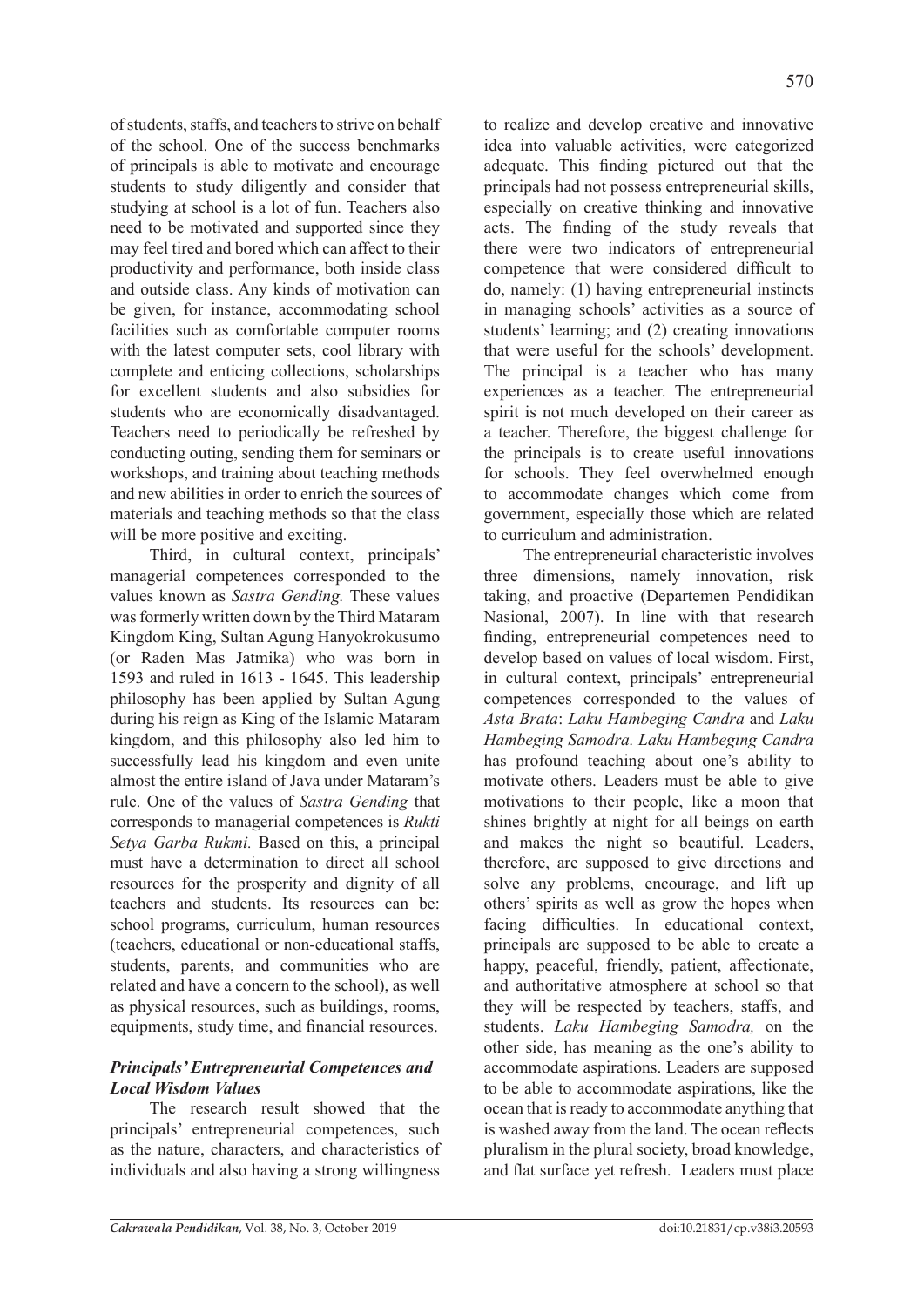all of their people at the same degree and dignity. In educational context, principals have to be fair, wise, affectionate to all students, teachers, and staffs, as well as not to reject anyone who comes to them, to accept and accommodate anything, to be patient and to have good insights. Like the ocean, principals are supposed to have good heart, be patient, not be easily offended when being criticized, not carried away by flattery, and easily to forgive. Moreover, they need to be like water as well, which means they are easy to adapt and to give comfort to their people. As a symbol of binding power, the principal must be able to use his power to protect the entirety and integrity of the students, teachers, and staffs, and to protect them from all other forces that disturb the peace and security broadly and evenly.

Second, the principals' entrepreneurial competences corresponded to the values of *Sistem Among,* especially *ing madya mangun karsa. Ing madya mangun karsa* has meaning that a principal must give his ideas and initiatives to teachers, staffs, and students to obtain the schools' goals. He has to apply his creativity to solve the problems and look for the opportunity to develop the schools better. As an example, teachers are assigned for workshops of learning innovations in order to attract students actively in their learning process, to motivate educational staffs to think and act creatively, innovatively, and productively, and to sharp students' instinct of entrepreneurships by providing entrepreneurial facilities at school.

Third, the principals' entrepreneurial competences corresponded to the values of *Sastra Gending,* especially *Bahni Bahna Amurbeng Jurit.* Principals are supposed to be in the front and be a role model for teachers, staffs, and students in defense of justice and truth, and also to take initiatives. Based on this value, a principal who is good at words and rhetorical, yet does not act concretely, is not the real leader.

# *Principals' Supervision Competences and Local Wisdom Values*

The research result showed that the principals' supervision competences, that is the principals' effort in leading teachers and staffs to improve teaching, including human resources development in schools, developing and updating educational goals, teaching materials, teaching methods, and teaching evaluations, were categorized adequate. This finding pictured out that the principals have not had adequate supervision competences to manage the educational resources at school in order to obtain the education goal. The finding of this research revealed that the principals found it difficult to follow up academic supervision results of teachers for improving their professionalism by academically supervising them using appropriate supervision approaches and techniques. The interviews revealed that: firstly, the principals feel that they have a lot of agendas to do, so they find it difficult to manage their time to do the supervision. Generally, time for supervision has been arranged and agreed by the principals and the teachers, but the principals cannot always make it due to their hectic schedule that makes them have to rearrange the time or cancel the supervision. In contrast, supervision on other aspects tend to the physical aspects that support the learning activity, such as fund management, employees, buildings, equipment and other facilities; secondly, changes in the old curriculum to the new curriculum demand changes in learning process. Teachers might have attended trainings on how they implement a new curriculum, but it is not enough. This condition causes the teachers ignorant about the implementation and they tend to ask the principals, while the principals feel incompetent enough to explain the answers. It often makes the principals feel unconfident in doing the supervision so the supervision tends to prioritize administrative technical aspects rather than academic aspects. In fact, the aspect which should be concerned is the quality of learning process in the school. Documents, notes, and teachers administrative reports are also important because it is used to obtain the overview of the learners' quality in the learning process; thirdly, the condition which the facilities owned by the institutions are limited, such as textbooks, props, laboratories, and other facilities. This also becomes the main reason why teachers find it difficult to change their teaching methods according to the curriculum.

The finding of this research was in line with the research from the Analytical and Capacity Development Partnership (ACDP). Based on the results of ACDP research on the competence which the principals must have, the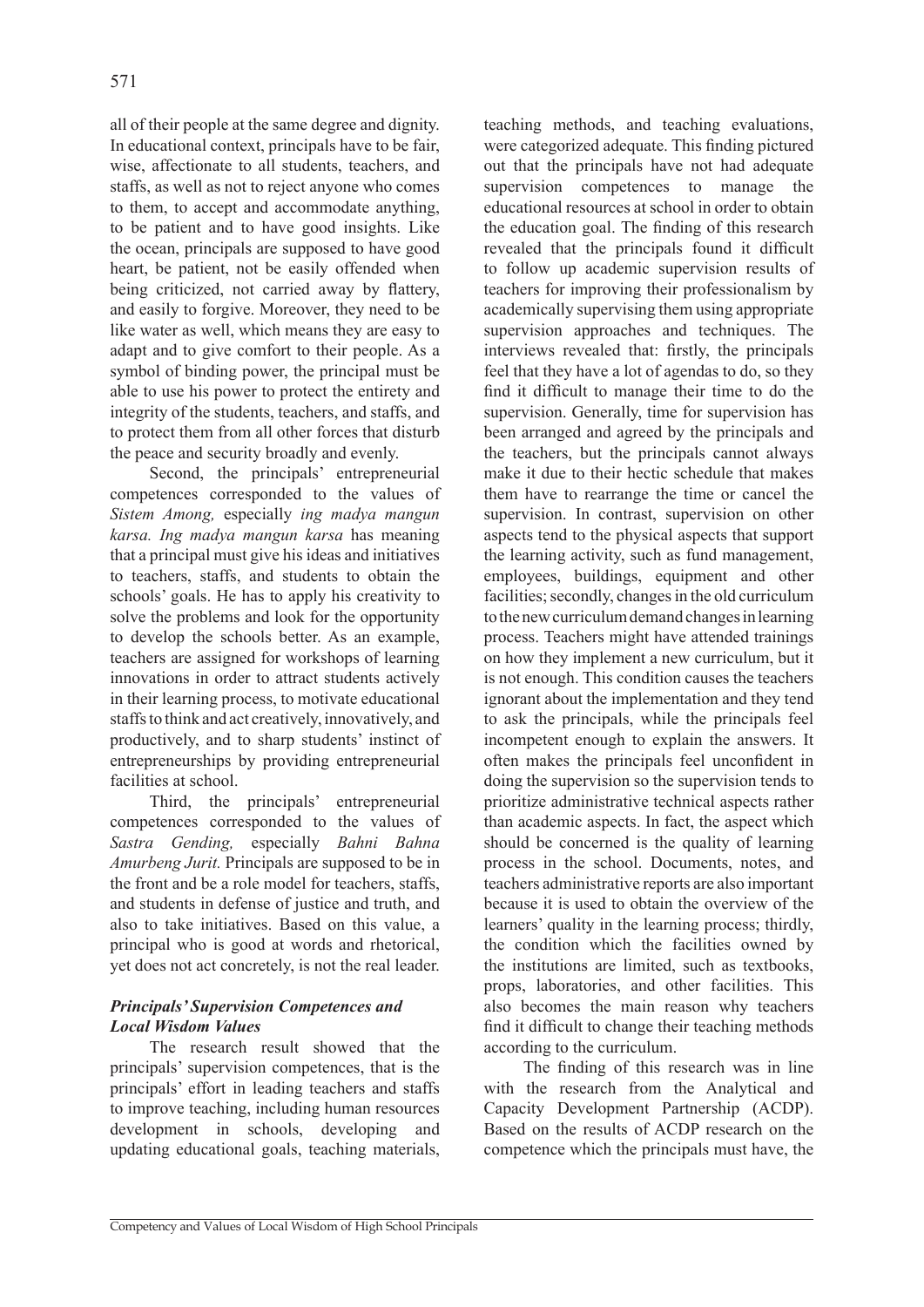cooperation of Indonesia, Australia, Europe, and Asian Development Bank to 4070 principals in 55 regencies from seven provinces in Indonesia, which are Sumatra, Java, Nusa Tenggara, Kalimantan, Sulawesi, Maluku, and Papua, reveal that the supervision competence is the most minimum competence owned by principals in Indonesia, compared to other competencies. The result of the supervision competence score is 3.00 from the scale of 1.00-4.00. Meanwhile, the result of other competence assessment is 4.00 for each competence (Kementrian Pendidikan dan Kebudayaan, 2013). This condition becomes a problem if the principals who do their duties as supervisor in teaching have low supervision competence. It will have an impact on its performance in improving teacher professionalism and the quality of education in schools. The principal will have difficulty in fostering, guiding, and improving the quality of the teaching process.

The finding of this research shows that the difficulties owned by teachers are reflected on how they manage the facilities and infrastructure of the school, develop the schools, manage the learners, utilize the technology, and prepare the school planning, and so on. The interviews show that: firstly, principals, particularly private schools, find it most difficult to manage facilities and infrastructure optimally. It is because private schools are autonomous and generally have very limited facilities and infrastructure. Meanwhile, the state schools have more facilities and infrastructure, but they cannot utilize it optimally because the infrastructure is easy to be broken due to the poor quality and poor maintenance; secondly, the principals often face the tension when they establish discipline and democracy. On the one hand, this establishment leave the teachers, staffs, and students do not have choice but obey. On the other hand, teachers must be democratic due to different periods; thirdly, the principals feel they are lack of the ability in monitoring system and its follow up, especially those which are related to the performance of the teachers and staffs. The principals feel that the implementation of those activities can lead to conflicts that cause an atmosphere of inharmoniousness; fourthly, the rapid changes in the environment. These changes include curriculum changes, administrative changes using computer systems, and other changes caused by the changing times. This is seen as a relatively difficult part because the change should be followed by changing habits and perspective. In line with this finding, the principals' competences are all needed to develop based on the values of local wisdom.

First, the principals' supervision competences correspond to the values of *Asta Brata,* especially *Laku Hambeging Surya* and *Laku Hambeging Dahana.* Generally, principals are worried that supervisions might cause negative effects to teachers, either relationship between teachers and principal or the school's environment or even it can trigger conflicts at school. On the other side, the principals have a hope that they will have good relationships with all teachers. In this case, they can adopt the values of *Asta Brata,* especially *Laku Hambeging Surya.* Like the sun that shines the earth, gives the energy to all beings, and make them to grow and thrive, then the principals have to continuously improve the supervision competences so that they can help the teachers who face difficulties in the work. Moreover, principals have to develop positive perception of supervision to teachers. Their recent perception tends to be an assessment from the principal to the teacher. Teachers, generally, feel afraid of any assessments and any follow-ups after the assessment done whereas supervisions should be done as a part of the learning process. A teacher is an on-going formation of profession; therefore, the improvement of competences should be strived for continuously. In other words, supervision is seen as one of the ways to improve the teachers' capabilities. Furthermore, principals also adapt the values of *Laku Hambeging Dahana.* These values are related to fire which burn, finish, and destroy. The nature of fire symbolizes the high work ethic so that every problem needs to be solved. Principals must also be able to uplift teachers' spirits and initiatives to finish the work thoroughly and responsibly. If during supervision, there is a teacher who acts arbitrarily, then the principal has to take a firm stand on him. On certain condition, a sanction must be taken for better and the teacher can work based on the set goals.

Second, the principals' supervision competences correspond to the values of *Sistem*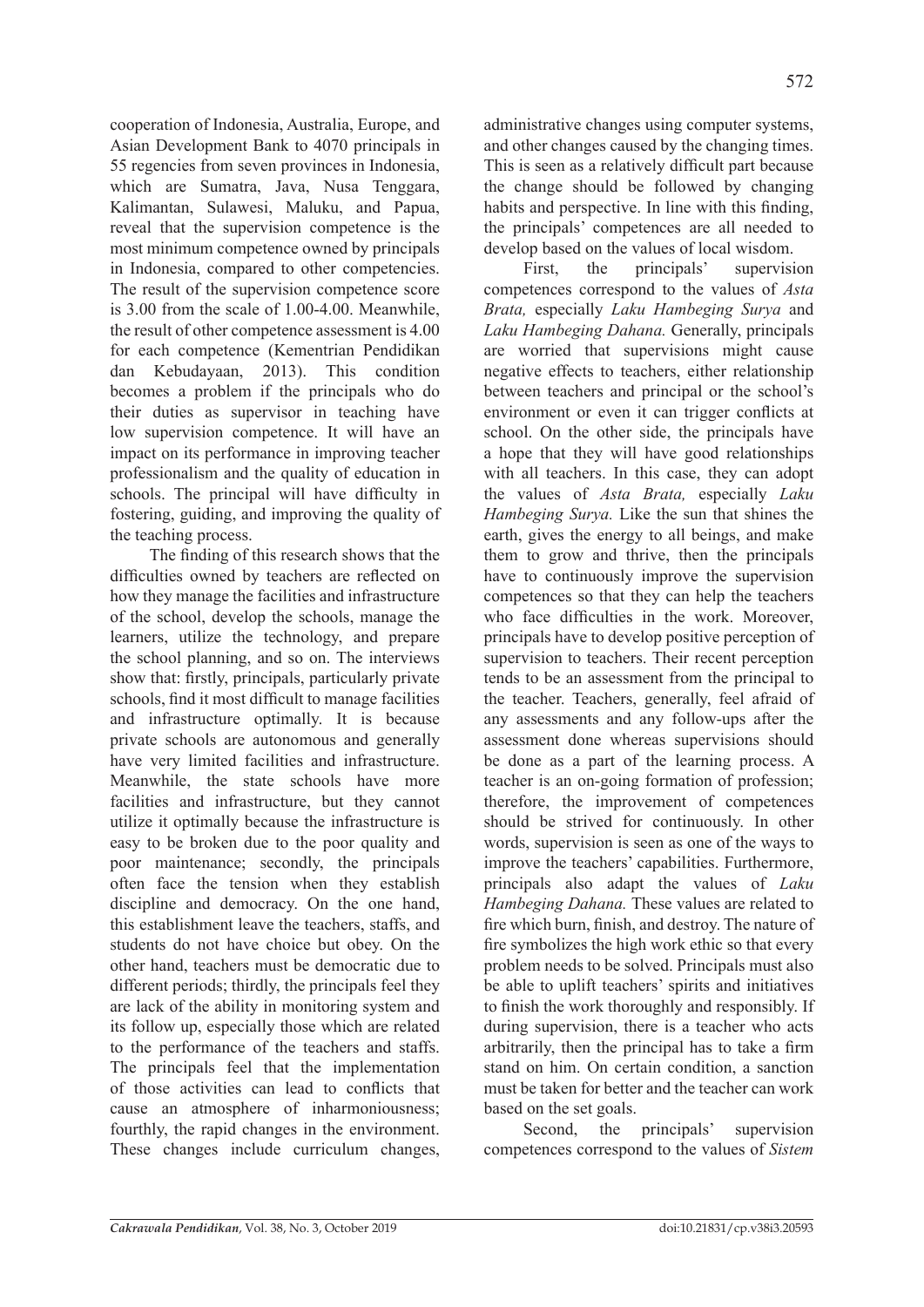*Among,* that is *ing ngarso sung tuladha, ing madya mangun karsa, tut wuri handayani.* Based on *Sistem Among'*s values, supervision competences correspond particularly to *ing ngarsa sung tuladha.* Principals are supposed to be the role model who inspires others. The principal can be a role model if he is always lively and enthusiastic about his work, puts respect to other people, and to always give his best and work hard (Leithwood & Jantzi, 2006). He can only be a role model only if he is able to act or behave right to be emulated by the subordinates. Supervision competences also correspond to the value of *ing madya mangun karsa.* A principal is always around his subordinates (teachers, staffs, and students). A principal must motivate, respect, and support them based on their needs. When the teachers feel respected by their leaders and receive personal support of their condition, they will eventually feel supported and it makes them to be more enthusiastic to work, even when the work is hard. Having the support, the teachers will feel confident to solve the problems, because they believe their leader is with them and will help them. Moreover, supervision competences also correspond to the values of *tut wuri handayani.* It means that when the principal is behind his subordinates, he is supposed to give support and influence them so that they are independent. There are some ways to give supports and influences, such as giving intellectual stimulation through reflected questions on learning practice done: has it the best way to help students learn or do they find any other way, use other up-to-date approaches to help students learn better? Besides, the principals give the information about new way or new information about latest learning practices. With questions and new information given, it may trigger teachers' awareness to improve their learning practices, such as learning strategies applied, ways to evaluate students, learning sources, etc. If this awareness has been formed, the principal's task is only to support so that the better learning process can be wellmaintained and continuously improved as well as to facilitate the teachers on the improvement plans. In some leadership studies of principals, the principal's leadership is commonly known as learning leadership to be able to design the learning plan, to execute it, and to evaluate it for students' learning success.

# *Principals' Social Competences and Local Wisdom Values*

The research finding showed that the principals' managerial competences, that were the skills in attitude and cooperating with the social environment at school, were categorized good. This condition depicted the principals who already had skills and good relationship with the teachers, staffs, students, and social environment at school. These competences need to be maintained. Based on the interviews, the principals said that they were trying to be warm with teachers, staffs, students, and also to be friendly with the environment outside, such as the nosiness community, educational selfhelp organizations, and communities surround. Relationship between the outsiders are generally in the form of inter-institutional cooperation. On many occasions, the collaboration between outsiders and the schools are done because of the initiative of the outsiders, such as universities, businesses, and communities. The cooperation with universities is done in the form of Field Experience Practice program. The cooperation with business world is done in the form of cooperation in corporate study and sponsorship for school activities. The cooperation with communities is done by participating in the communities' events or activities. Principals generally do not have authority to reject any cooperation with outsiders. On the other hand, they are lack of initiative on how to optimize the cooperation so it can improve the quality of their schools.

The principals' ability to manage the relationships with outsiders, understanding the thoughts, feelings, perspectives, wider description, they need to be flexible in facing the change (Saxe, 2011). This attitude can predict the further attitude that can encourage reformation and positive performance in the school. Social competence is the antecedent of the transformational leadership in schools (Cerado & Abdullah, 2015). Goleman, Boyatzis, & McKee (2002) state that the individuals which have social awareness do not only need to understand, but also need to empathize with the others' perspectives, understand the wider descriptions due to decision-making and organizations' business. This skill is crucial in encouraging resonance as a leader who has an awareness of what others think and feel will make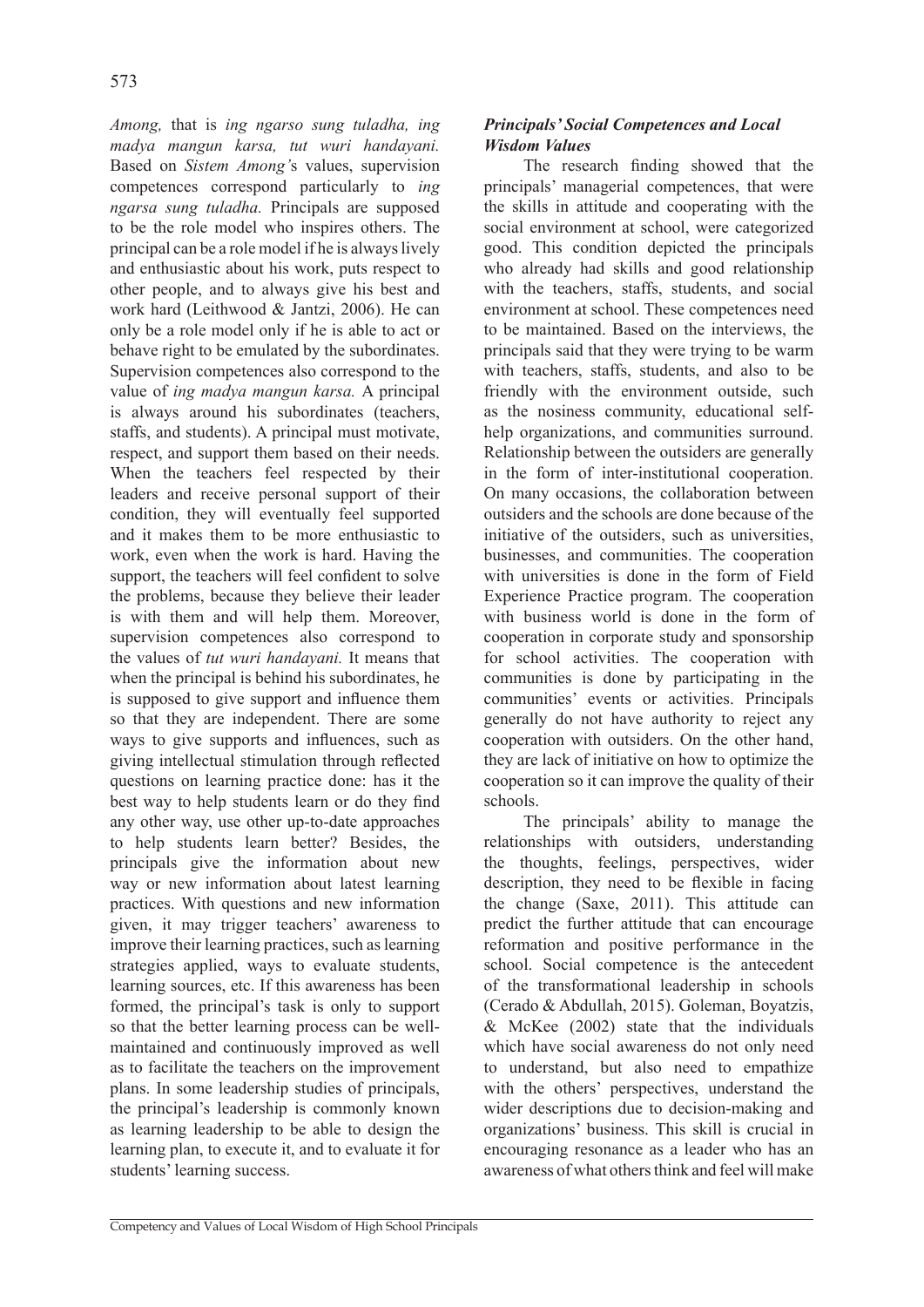them easy to take decision in particular situations. However, the ability to manage relationship needs a combination of skills such as motivating others in the same vision of the organization and persuading the others through various tactics in order to support the development of skills, abilities, and new performance. Conflicts in

relationships in social tasks are inevitable. The ability to deal with the conflicts effectively is very important in the relationship with people at school to encourage the organization to be better.

In cultural context, principals' social competences correspond to the values of *Asta Brata,* particularly *Laku Hambeging Samirana.*  This value is related to the air as main source of life that is able to penetrate in any dimensions without any limit. A principal needs to know the conditions and stories of people who work as his subordinates so that he knows their needs, difficulties, and challenges faced by the subordinates in their work. By knowing them thoroughly, the principal can invent innovations and new ways to solve any problems.

Second, social competences correspond to the values of *Sistem Among,* especially *tut wuri handayani.* A principal needs to add more opportunities to have effective and conducive meeting with the teachers. In this term, the principal support teachers' work by being friendly, close, and considerate to teachers, both as an individual or as a team. The principal's instrumental behavior is oriented and clarified directly in the roles and tasks of the teachers, as an individual or as a team. His positive behavior can support, direct, and motivate all people at school to work hand-in-hand to achieve the school's vision, mission, and goals.

Third, social competences correspond to the values of *Sastra Gending,* particularly *Stiranggana Cita* and *Smara Bhumi Adi Manggala.* Based on the values of *Stiranggana Cita,* a leader acts as a conservationist and cultural developer, the light of knowledge originator and also the bearer of happiness for community. Culture and science are means of development for characters, intellectuality, and society view of life. If the society has good characters, high intellectuality, and broad view of life, so the nation will escalate and develop significantly. In line with this value, the principal has to maintain good, friendly, and warm relationship with staffs, teachers, and students.

574

It gives the happiness and add up the energy to run the school. Meanwhile, based on the values of *Smara Bhumi Adi Manggala,* a leader must be determined to maintain, be a pioneer of unifying various different concerns continuously, and play a role in creating peace in the world. Sometimes, there are conflicts at school between teachers, teacher and staff, or teacher/staff and student. A principal has to be unifier to create peace at school. By having peaceful environment, it is easier to achieve the goals.

## *Principals' Personality Competences and Local Wisdom Values*

The research result showed that principals' personality competence, that was a personal characteristic such as the nature and attitude of a person related to one's behavior was categorized good. This condition depicted the principals had good traits, attitudes, and behaviors and was able to be role models for teachers, staffs, students, and school environment. However, the finding of this study shows that personality competence is a competence which is considered difficult by the principals. These are the personality competencies which are perceived as difficult consecutively: open, noble, integrity, strong desire, self-control, and having talent and interest. The interviews with the principals indicate that as school leaders, they have to be a good role model for teachers, staffs, and students. A principal has to believe that anyone who becomes a leader has to be a good role model for others. The model itself is not only about in words, but also in action which can be seen and felt by others in schools. For them, being a role model in the school is considered as a moral burden. They no longer feel as free as teachers. Among the various attitudes, being open is the most difficult attitude they do because they have a feeling of "*ewuh pakewuh*" which means that if something is wrong and say it is wrong, then it can hurt the others' hearts and it can lead to disharmony among the principal, teachers, and staffs at the school.

The finding explains why some characteristics of leaders and situations are related to the followers' perception of a leader as an ethical leader (Bandura, 1986, Browne-Ferrigno & Muth, 2004). In social learning theory, leaders are ethical leaders for their followers. Leaders must be an attractive and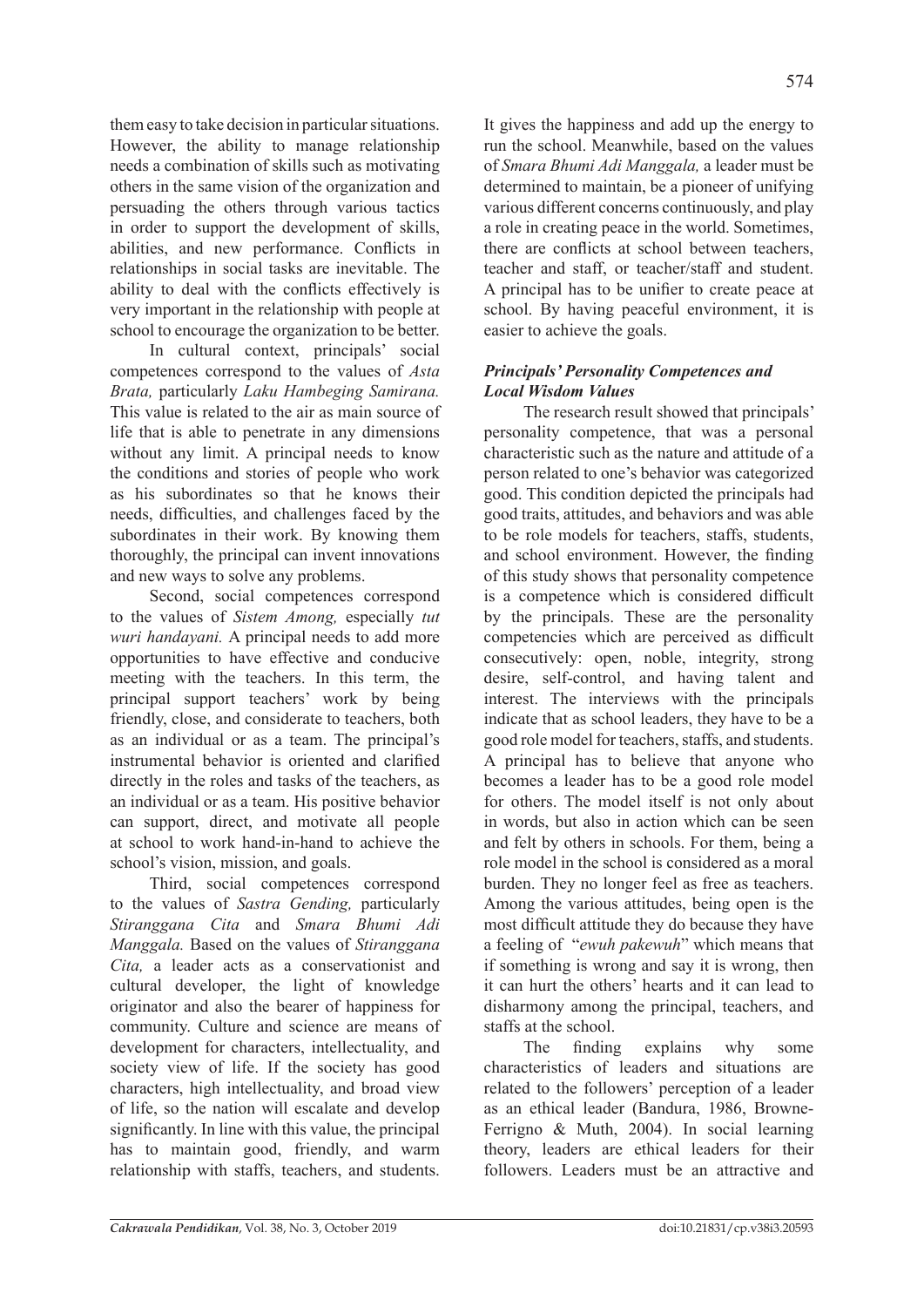credible role model. Social learning theory also helps explain about why and how ethical leaders can influence their followers. Followers will pay attention and imitate the attitude, value, and behavior of an attractive and credible model (Bandura, 1986). Most individuals reflect what is outside their selves to other individuals for ethical guidance (Trevino, 1986; Halbusia, Tehseen, & Ramayah, 2017). The ethical leader can be a source of guidance because of their attractiveness and credibility as role models. Power and status are two model characteristics which increase their attractiveness (Bandura, 1986), thus it makes the followers pay attention to the behavior of the models. Most leaders have authority because they have a position of status relative to their followers. However, attractiveness takes an important role more than power and status. Credibility also improves the effectiveness of the model. Ethical leaders can be trusted because they can be trusted and they are responsible in doing what they say. Therefore, if the leaders do not obey what they say, then there is no reason for others to do so (Bandura, 1986). Moreover, the finding of the research also shows that the principals have a burden to be a spiritual leader. When someone in a spiritual leadership position, it means having to be able to embody spiritual values such as integrity, honesty, and humbleness, become a person who can be trusted, relied, and admired. Spiritual leadership is also shown through behavior, either in individual reflective practice or in ethical, compassionate, and respecting others (Reave, 2005).

In local cultural context, first, personality competences correspond with the values of *Sastra Gending,* especially *Laku Hambeging Kisma.* The leadership trait is related to the nature of earth. The earth has a generous nature to anyone who deserves mercy according to his behavior. Everything on earth is available to fulfill all beings' needs. It is a place to accommodate all beings and has a strong and sacred nature. In relation to the principal, the principal is supposed to be steadfast and not easy be swayed by all the difficulties and obstacles and not to give up easily. A principal also must have a strong vision so that any decisions and actions will always go to the set goals. Like the generous earth that provides for the human, the principal has to think his people's prosperity prior to his own prosperity.

Second, personality competences correspond with the values of *Sistem Among,* especially *ing ngarsa sung tuladha.* A principal shall have integrity. With the integrity, he will be able to work wholly and consistently by having same and parallel thoughts, words, and actions. In school context, principals are often asked for their opinions in meetings, for giving speech, and even for creating a written regulation. The principal should act according to what he says. If the principal has thoughts, words, and actions in accordance with the noble values that live in society, then he is said to have noble character. By having good morals, the principal can be a role model for all students, all teachers, and all employees.

Third, personality competences correspond with the values of *Sastra Gending,* particularly *Sripandayasih Krani.* The principle has to be determined to preserve the sacredness of religion sources for the society. It is because religion is a media to form society's characters and ideal morals. Without the leader's obedience to religion, members of society tend to be undignified, immoral, and uncivilized. The destruction of society means the destruction of a country. Therefore, a principal should be someone who is devout in practicing his religion. Moreover, he must be able to practice his religion properly and be able to carry out religious values in his life at school. Thus, the principal can be a role model for teachers, employees, and students.

## **CONCLUSSION**

Based on the results of data analysis can be drawn some conclusions as follows: first, the principals were good at social and personality competences, yet were adequate at managerial, entrepreneurial, and supervision competences; second, the principals had comprehended the values of *Sistem Among* and even some principals had implemented them. However, they had not yet understood the leadership values based on *Asta Brata* and *Sastra Gending.* In relation to the findings of this study, it is necessary to train more prospective principals and principals to improve the principal's competence. Most of the principals who become research respondents have attended the training, but they are generally still difficult to master the required competencies. This indicates that the training appears to be ineffective. Therefore, it is necessary to improve the training for the principal. Future principal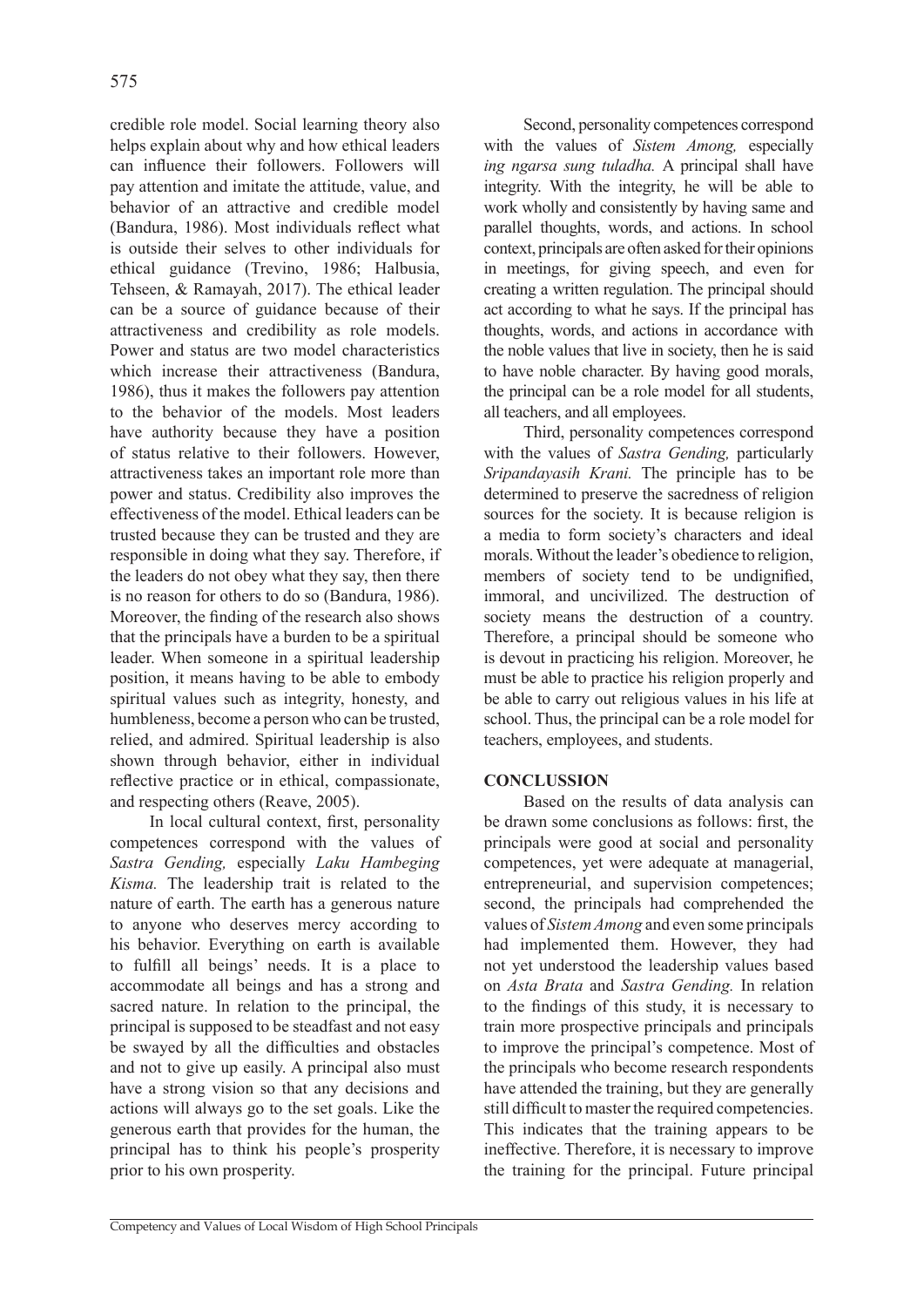training needs to be evaluated which things need improvement. In addition, training can be done by emphasizing aspects of the application rather than the theoretical aspect. Training also needs to involve relevant institutions, training materials need to be made more varied, training models such as on the job training or apprenticeships to principals who are categorized as excellent should be done, and others. Future research needs to be done by identifying factors related

to the principal's competence, as well as the impact of the principal's competence on school performance.

# **REFERENCES**

- Bandura, A. (1986). *Social foundations of thought and action: A social cognitive theory*. Englewood Cliffs, NJ: Prentice Hall.
- Boyatzis, R. E. (1982). *The competent manager: A model of effective performance*. New York, NY: Willey.
- Browne-Ferrigno, T., & Muth, R. (2004). Leadership mentoring in clinical practice: Role socialization, professional development, and capacity building. *Educational Administration Quarterly, 40*(4), 468-494. doi:10.1177/0013161X04267113.
- Cerado, E. C., & Abdullah, S. N. (2015). Emotional intelligence and social competence: Antecedents of school administrators' transformational leadership qualities. *Journal of US-China Public Administration*, *12*(3), 180-184. do i:10.17265/15486591/2015.03.002.
- Demir, K. (2008). Transformational leadership and collective efficacy: The moderating roles of collaborative culture and teachers' self-efficacy. *Eurasian Journal of Educational Research*, *33*, 93-112.
- Departemen Pendidikan Nasional. (2007). *Kewirausahaan sekolah* (Materi diklat pembinaan kompetensi calon kepala sekolah/kepala sekolah).
- Dewantara, K. H. (1930, February). *Pengajaran nasional pendirian dan sifat Taman Siswa*. Pidato Pada Rapat Umum Taman Siswa*,* Malang, Indonesia.
- Goleman, D., Boyatzis, R. E, & McKee, A. (1995). *Primary leadership: Realizing the power of emotional intellegence*. Boston, MA: Harvard Business School Publishing.
- Halbusia, H. A., Tehseen, S., & Ramayah, T. C. (2017). The impact of organizational justice on the ethical leadership under the moderating influence of perceived support: A conceptual study. *Malaysian Journal of Business and Economics*, *4*(1), 46-64.
- Harto, S. P. (2014). Politik pendidikan Indonesia dalam abad ke-21. *Cakrawala Pendidikan*, *33*(3), 324-337. doi:10.21831/ cp.v3i3.2377.
- Kaihatu, T. S. & Rini, W. A. (2007). Kepemimpinan transformasional dan pengaruhnya terhadap kepuasan atas kualitas kehidupan kerja komitmen organisasi dan perilaku ekstra peran: Studi pada guru-guru SMU di kota Surabaya. *Jurnal Manajemen dan Kewirausahaan, 98*(1), 49-61. doi:10.9744/jmk.9.1.pp.%20 49-61.
- Kementrian Pendidikan dan Kebudayaan. (2013). *Kompetensi supervisi kepala sekolah masih perlu ditingkatkan*. Retrieved from https://www.kemdikbud.go.id/.
- Kin, T. M., Kareem, O. A., Nordin, M. S., & Bing, K. W. (2017). Principal change leadership competencies and teacher attitudes toward change: The mediating effects of teacher change beliefs. *International Journal of Leadership in Education*, *21*(4), 1-20. doi: 10.1080/13603124.2016.1272719.
- Leithwood, K. & Jantzi, D. (1999). Transformational school leadership effects: A replication. *School Effectiveness & School Improvement, 10*(4), 451-479. doi:10.1076/sesi.10.4.451.3495.